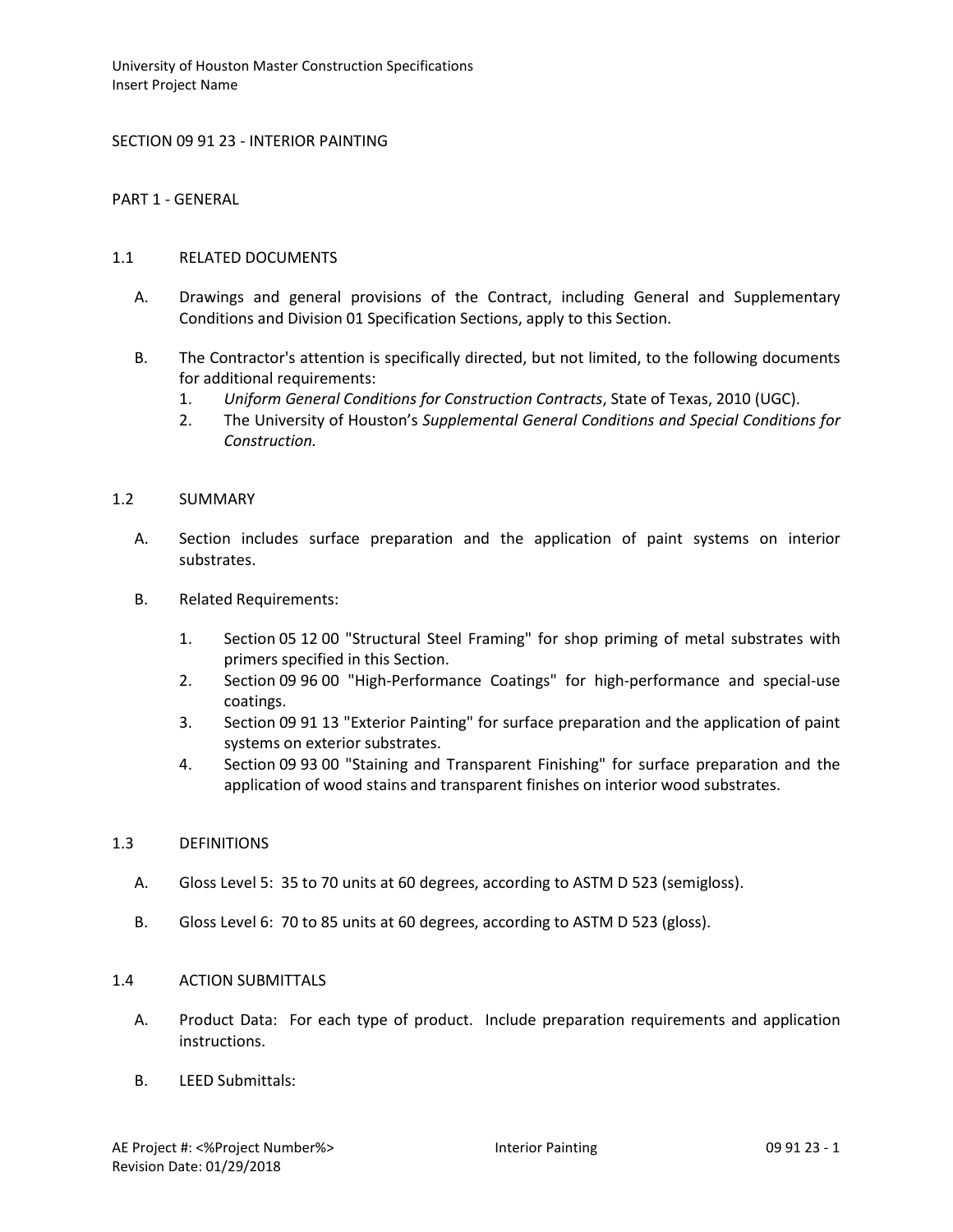- 1. Product Data for Credit EQ 4.2: For paints and coatings, including printed statement of VOC content.
- 2. Laboratory Test Reports for Credit EQ 4: For paints and coatings, documentation indicating that they meet the testing and product requirements of the California Department of Health Services' "Standard Practice for the Testing of Volatile Organic Emissions from Various Sources Using Small-Scale Environmental Chambers."
- C. Samples for Initial Selection: For each type of topcoat product.
- D. Samples for Verification: For each type of paint system and in each color and gloss of topcoat.
	- 1. Submit Samples on rigid backing, 8 inches square.
	- 2. Step coats on Samples to show each coat required for system.
	- 3. Label each coat of each Sample.
	- 4. Label each Sample for location and application area.
- E. Product List: For each product indicated, include the following:
	- 1. Cross-reference to paint system and locations of application areas. Use same designations indicated on Drawings and in schedules.
	- 2. Printout of current "MPI Approved Products List" for each product category specified in Part 2, with the proposed product highlighted.
	- 3. VOC content.
	- 4. Include above information in project closeout Operations and Maintenance manuals.

# 1.5 MAINTENANCE MATERIAL SUBMITTALS

- A. Furnish extra materials, from the same product run, that match products installed and that are packaged with protective covering for storage and identified with labels describing contents.
	- 1. Refer to SECTION 12.0 CONSTRUCTION SYSTEMS AND ASSEMBLIES STANDARDS AND GUIDELINES, E.9 for attic stock requirements. [http://www.uh.edu/facilities-planning-construction/vendor-resources/owners-design](http://www.uh.edu/facilities-planning-construction/vendor-resources/owners-design-criteria/design-guidelines/2016-07%20update/12-CONSTRUCT%20STDS%20dated.pdf)[criteria/design-guidelines/2016-07%20update/12-CONSTRUCT%20STDS%20dated.pdf](http://www.uh.edu/facilities-planning-construction/vendor-resources/owners-design-criteria/design-guidelines/2016-07%20update/12-CONSTRUCT%20STDS%20dated.pdf)

# 1.6 DELIVERY, STORAGE, AND HANDLING

- A. Store materials not in use in tightly covered containers in well-ventilated areas with ambient temperatures continuously maintained at not less than 45 deg F.
	- 1. Maintain containers in clean condition, free of foreign materials and residue.
	- 2. Remove rags and waste from storage areas daily.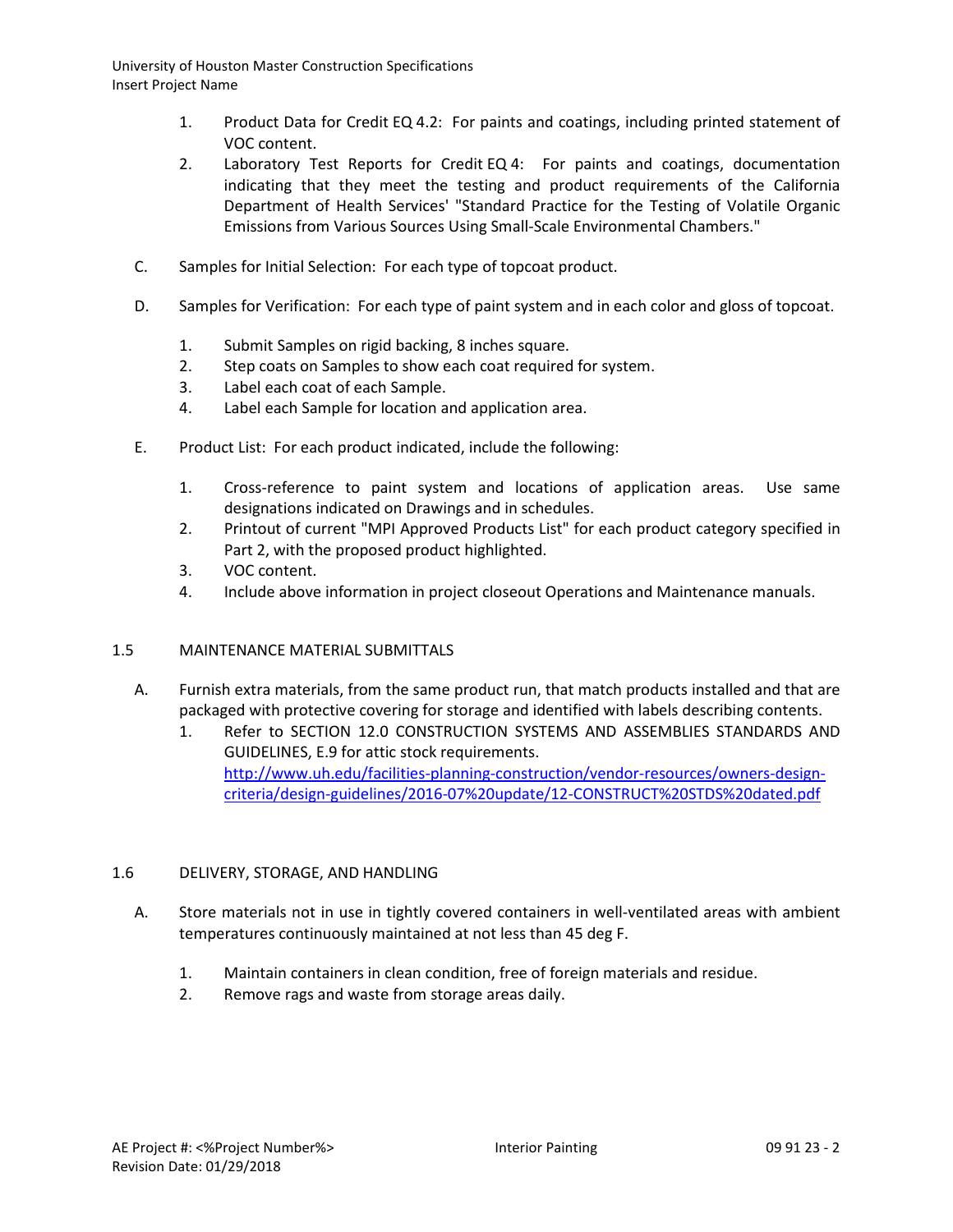### 1.7 FIELD CONDITIONS

- A. Apply paints only when temperature of surfaces to be painted and ambient air temperatures are between 50 and 95 deg F.
- B. Do not apply paints when relative humidity exceeds 85 percent; at temperatures less than 5 deg F above the dew point; or to damp or wet surfaces.

### PART 2 - PRODUCTS

### 2.1 MANUFACTURERS

- A. [Manufacturers:](http://www.specagent.com/LookUp/?ulid=544&mf=04&src=wd) Subject to compliance with requirements, provide products by one of the following :
	- 1. [Sherwin-Williams Company \(The\).](http://www.specagent.com/LookUp/?uid=123456815224&mf=04&src=wd)
	- 2. Substitutions: see section 01 25 00 Substitution Procedures.
- B. Products: Subject to compliance with requirements, provide one of the products listed in other Part 2 articles for the paint category indicated.

# 2.2 PAINT, GENERAL

- A. MPI Standards: Provide products that comply with MPI standards indicated and that are listed in its "MPI Approved Products List."
- B. Ready mixed, unless intended to be a field-catalyzed coating.
- C. Material Compatibility:
	- 1. Provide materials for use within each paint system that are compatible with one another and substrates indicated, under conditions of service and application as demonstrated by manufacturer, based on testing and field experience.
	- 2. Provide paints and coatings of a soft paste consistency, capable of being readily and uniformily dispersed to a homogeneous coating, with good flow and brushing properties, and capable of drying or curing free of streaks or sags.
	- 3. Supply each coating material in quantity required to complete entire project's work from a single production run.
	- 4. Do not reduce, thin, or dilute coatings or add materials to coatings unless such procedure is specifically described in manufacturer's product instructions.
	- 5. For each coat in a paint system, provide products recommended in writing by manufacturers of topcoat for use in paint system and on substrate indicated.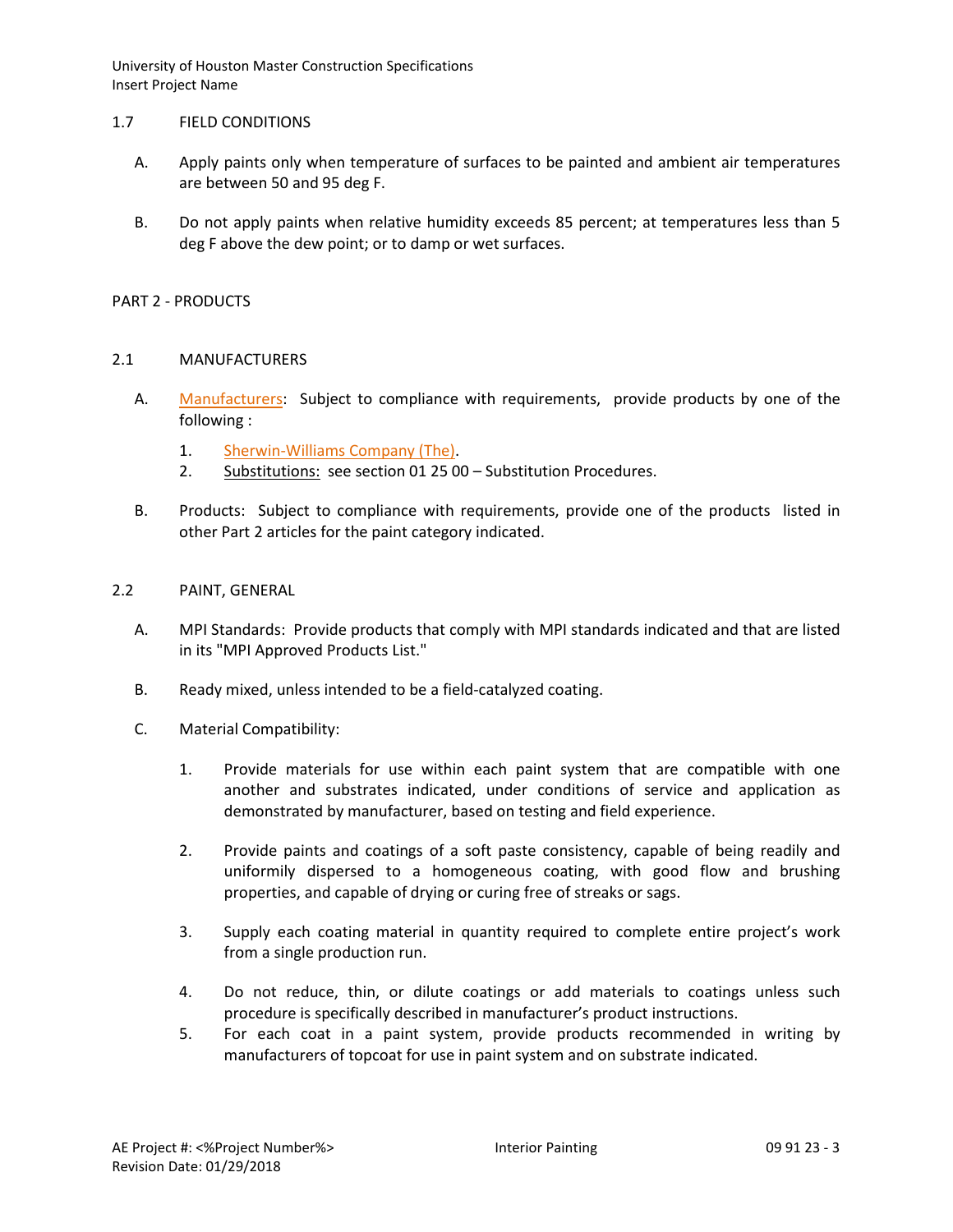- D. VOC Content: Products shall comply with the most stringent VOC limits of authorities having jurisdiction and, for interior paints and coatings applied at Project site, the following VOC limits, exclusive of colorants added to a tint base, when calculated according to 40 CFR 59, Subpart D (EPA Method 24).
	- 1. Flat Paints and Coatings: 50 g/L.
	- 2. Nonflat Paints and Coatings: 150 g/L.
	- 3. Dry-Fog Coatings: 400 g/L.
	- 4. Primers, Sealers, and Undercoaters: 200 g/L.
	- 5. Anticorrosive and Antirust Paints Applied to Ferrous Metals: 250 g/L.
	- 6. Zinc-Rich Industrial Maintenance Primers: 340 g/L.
	- 7. Pretreatment Wash Primers: 420 g/L.
	- 8. Floor Coatings: 100 g/L.
	- 9. Shellacs, Clear: 730 g/L.
	- 10. Shellacs, Pigmented: 550 g/L.
- E. Low-Emitting Materials: Interior paints and coatings shall comply with the testing and product requirements of the California Department of Health Services' "Standard Practice for the Testing of Volatile Organic Emissions from Various Sources Using Small-Scale Environmental Chambers."
- F. Colors: As selected by Architect from manufacturer's full range .

### 2.3 PRIMERS/SEALERS

A. General:Where the manufacturer offers options on primers for a particular substrate, use primer categorized as "best" by the manufacturer.

#### 2.4 WATER-BASED PAINTS

- A. As designated on Drawings.Latex, Interior, Flat, (Gloss Level 1):[ MPI #53.]
- B. Latex, Interior, Institutional Low Odor/VOC, Semi-Gloss (Gloss Level 5):[ MPI #147.]

### 2.5 FLOOR COATINGS

- A. Stain, Interior, for Concrete Floors: MPI #58.
- B. Sealer, Water Based, for Concrete Floors: MPI #99.

# 2.6 SOURCE QUALITY CONTROL

- A. Testing of Paint Materials: Owner reserves the right to invoke the following procedure:
	- 1. Owner will engage the services of a qualified testing agency to sample paint materials. Contractor will be notified in advance and may be present when samples are taken. If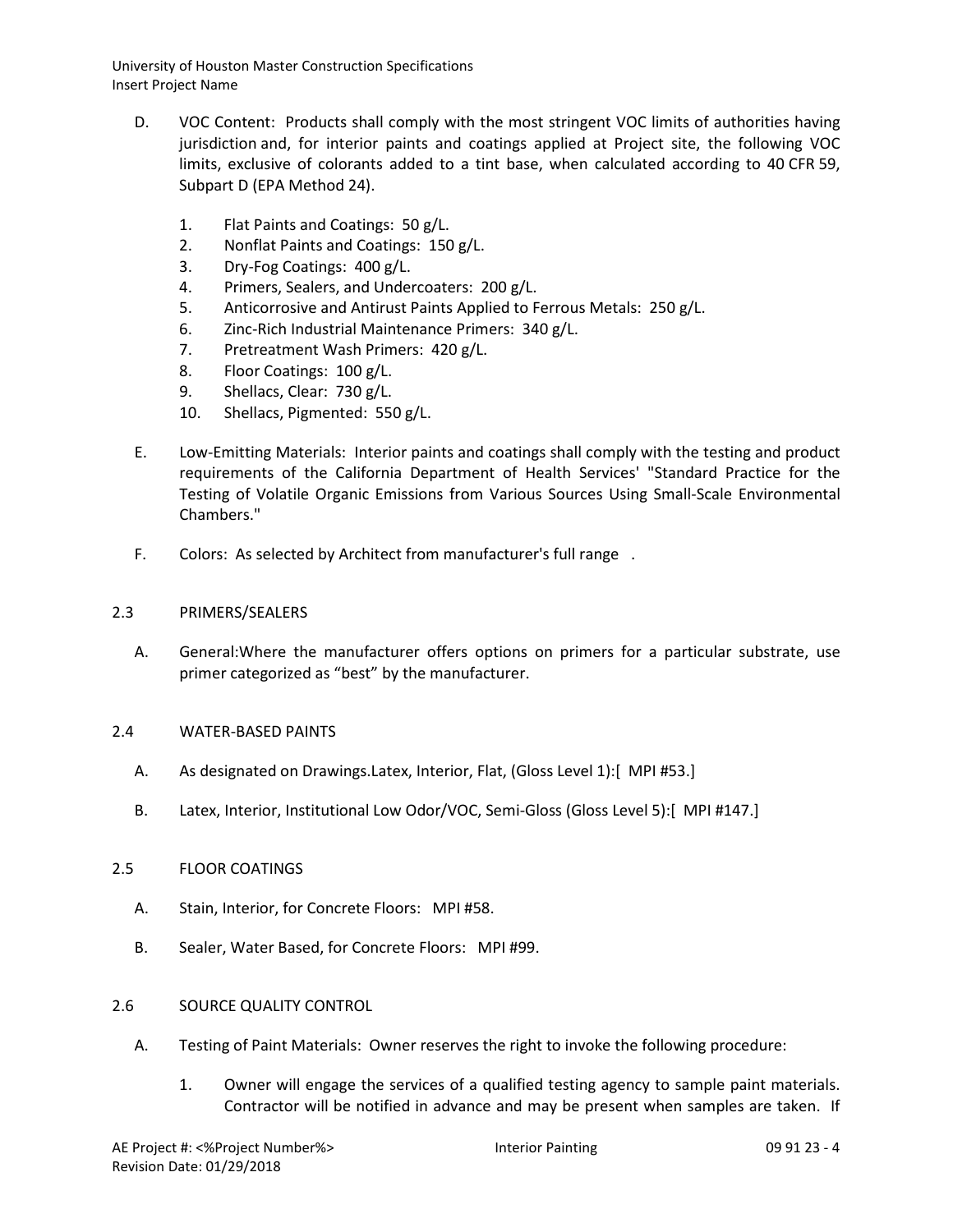paint materials have already been delivered to Project site, samples may be taken at Project site. Samples will be identified, sealed, and certified by testing agency.

- 2. Testing agency will perform tests for compliance with product requirements.
- 3. Owner may direct Contractor to stop applying coatings if test results show materials being used do not comply with product requirements. Contractor shall remove noncomplying paint materials from Project site, pay for testing, and repaint surfaces painted with rejected materials. Contractor will be required to remove rejected materials from previously painted surfaces if, on repainting with complying materials, the two paints are incompatible.

# PART 3 - EXECUTION

### 3.1 EXAMINATION

- A. Examine substrates and conditions, with Applicator present, for compliance with requirements for maximum moisture content and other conditions affecting performance of the Work.
- B. Maximum Moisture Content of Substrates: When measured with an electronic moisture meter as follows:
	- 1. Concrete: 12 percent.
	- 2. Masonry (Clay and CMU): 12 percent.
	- 3. Wood: 15 percent.
	- 4. Gypsum Board: 12 percent.
- C. Gypsum Board Substrates: Verify that finishing compound is sanded smooth.
- D. Verify suitability of substrates, including surface conditions and compatibility with existing finishes and primers.
- E. Proceed with coating application only after unsatisfactory conditions have been corrected.
	- 1. Application of coating indicates acceptance of surfaces and conditions.

#### 3.2 PREPARATION

- A. Comply with manufacturer's written instructions and recommendations in "MPI Manual" applicable to substrates indicated.
- B. Remove hardware, covers, plates, and similar items already in place that are removable and are not to be painted. If removal is impractical or impossible because of size or weight of item, provide surface-applied protection before surface preparation and painting.
	- 1. After completing painting operations, use workers skilled in the trades involved to reinstall items that were removed. Remove surface-applied protection if any.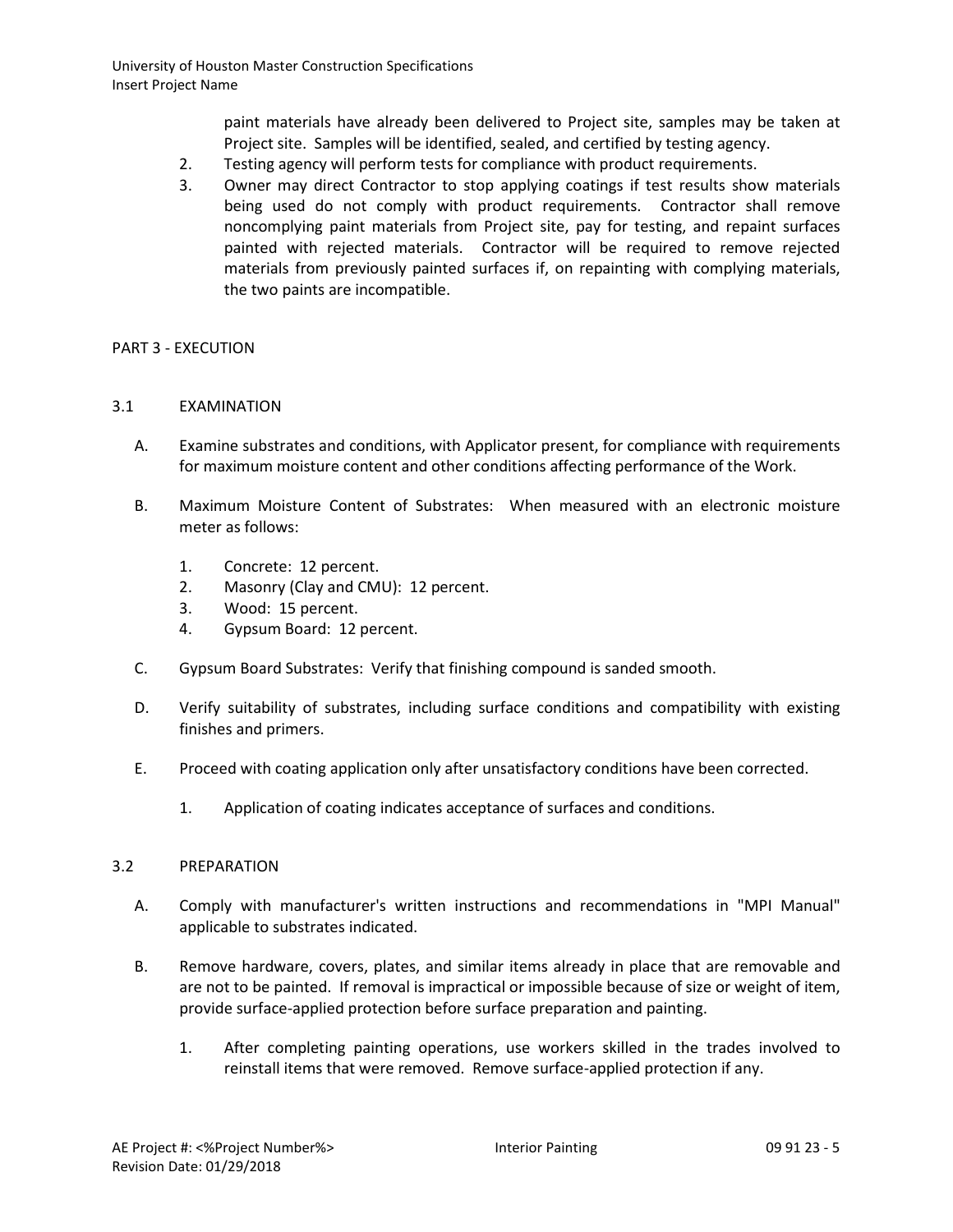- C. Clean substrates of substances that could impair bond of paints, including dust, dirt, oil, grease, and incompatible paints and encapsulants.
	- 1. Remove incompatible primers and reprime substrate with compatible primers or apply tie coat as required to produce paint systems indicated.
- D. Concrete Substrates: Remove release agents, curing compounds, efflorescence, and chalk. Do not paint surfaces if moisture content or alkalinity of surfaces to be painted exceeds that permitted in manufacturer's written instructions.
- E. Masonry Substrates: Remove efflorescence and chalk. Do not paint surfaces if moisture content or alkalinity of surfaces or mortar joints exceed that permitted in manufacturer's written instructions.
- F. Steel Substrates: Remove rust, loose mill scale, and shop primer, if any. Clean using methods recommended in writing by paint manufacturer[**.**] but not less than the following:
	- 1. SSPC-SP 2, "Hand Tool Cleaning."
	- 2. SSPC-SP 3, "Power Tool Cleaning."
	- 3. SSPC-SP 11, "Power Tool Cleaning to Bare Metal."
- G. Shop-Primed Steel Substrates: Clean field welds, bolted connections, and abraded areas of shop paint, and paint exposed areas with the same material as used for shop priming to comply with SSPC-PA 1 for touching up shop-primed surfaces.
- H. Galvanized-Metal Substrates: Remove grease and oil residue from galvanized sheet metal fabricated from coil stock by mechanical methods to produce clean, lightly etched surfaces that promote adhesion of subsequently applied paints.
- I. Wood Substrates:
	- 1. Scrape and clean knots, and apply coat of knot sealer before applying primer.
	- 2. Sand surfaces that will be exposed to view, and dust off.
	- 3. Prime edges, ends, faces, undersides, and backsides of wood.
	- 4. After priming, fill holes and imperfections in the finish surfaces with putty or plastic wood filler. Sand smooth when dried.
- J. Cotton or Canvas Insulation Covering Substrates: Remove dust, dirt, and other foreign material that might impair bond of paints to substrates.

# 3.3 APPLICATION

- A. Apply paints according to manufacturer's written instructions and to recommendations in "MPI Manual."
	- 1. Use applicators and techniques suited for paint and substrate indicated.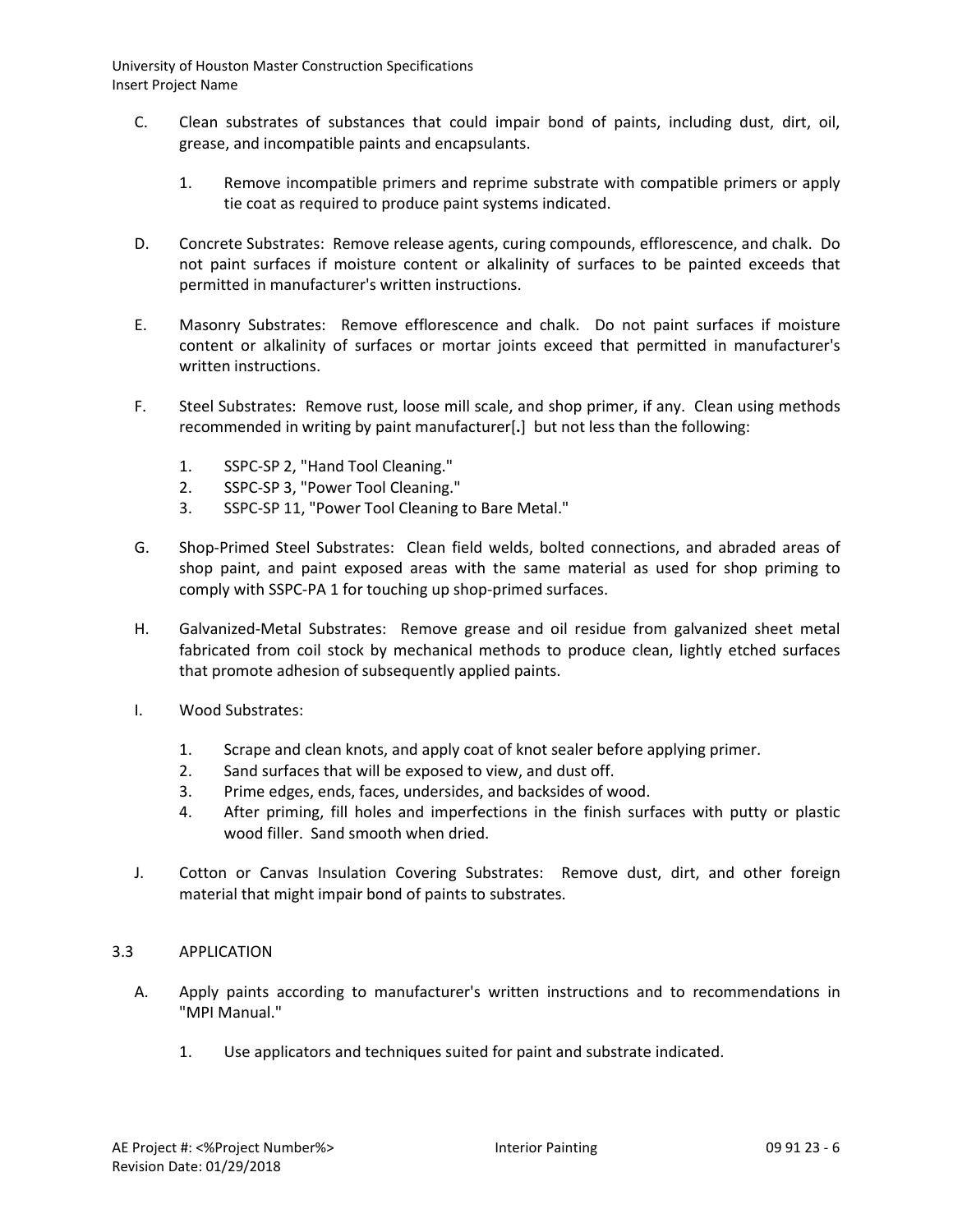- 2. Paint surfaces behind movable equipment and furniture same as similar exposed surfaces. Before final installation, paint surfaces behind permanently fixed equipment or furniture with prime coat only.
- 3. Paint front and backsides of access panels, removable or hinged covers, and similar hinged items to match exposed surfaces.
- 4. Do not paint over labels of independent testing agencies or equipment name, identification, performance rating, or nomenclature plates.
- 5. Primers specified in painting schedules may be omitted on items that are factory primed or factory finished if acceptable to topcoat manufacturers.
- B. Tint each undercoat a lighter shade to facilitate identification of each coat if multiple coats of same material are to be applied. Tint undercoats to match color of topcoat, but provide sufficient difference in shade of undercoats to distinguish each separate coat.
- C. If undercoats or other conditions show through topcoat, apply additional coats until cured film has a uniform paint finish, color, and appearance.
- D. Apply paints to produce surface films without cloudiness, spotting, holidays, laps, brush marks, roller tracking, runs, sags, ropiness, or other surface imperfections. Cut in sharp lines and color breaks.
- E. Painting Fire Suppression, Plumbing, HVAC, Electrical, Communication, and Electronic Safety and Security Work:
	- 1. Paint the following work where exposed in equipment rooms:
		- a. Equipment, including panelboards and switch gear.
		- b. Uninsulated metal piping.
		- c. Uninsulated plastic piping.
		- d. Pipe hangers and supports.
		- e. Metal conduit.
		- f. Plastic conduit.
		- g. Tanks that do not have factory-applied final finishes.
		- h. Duct, equipment, and pipe insulation having cotton or canvas insulation covering or other paintable jacket material.
	- 2. Paint the following work where exposed in occupied spaces:
		- a. Equipment, including panelboards.
		- b. Uninsulated metal piping.
		- c. Uninsulated plastic piping.
		- d. Pipe hangers and supports.
		- e. Metal conduit.
		- f. Plastic conduit.
		- g. Duct, equipment, and pipe insulation having cotton or canvas insulation covering or other paintable jacket material.
		- h. Other items as directed by Architect.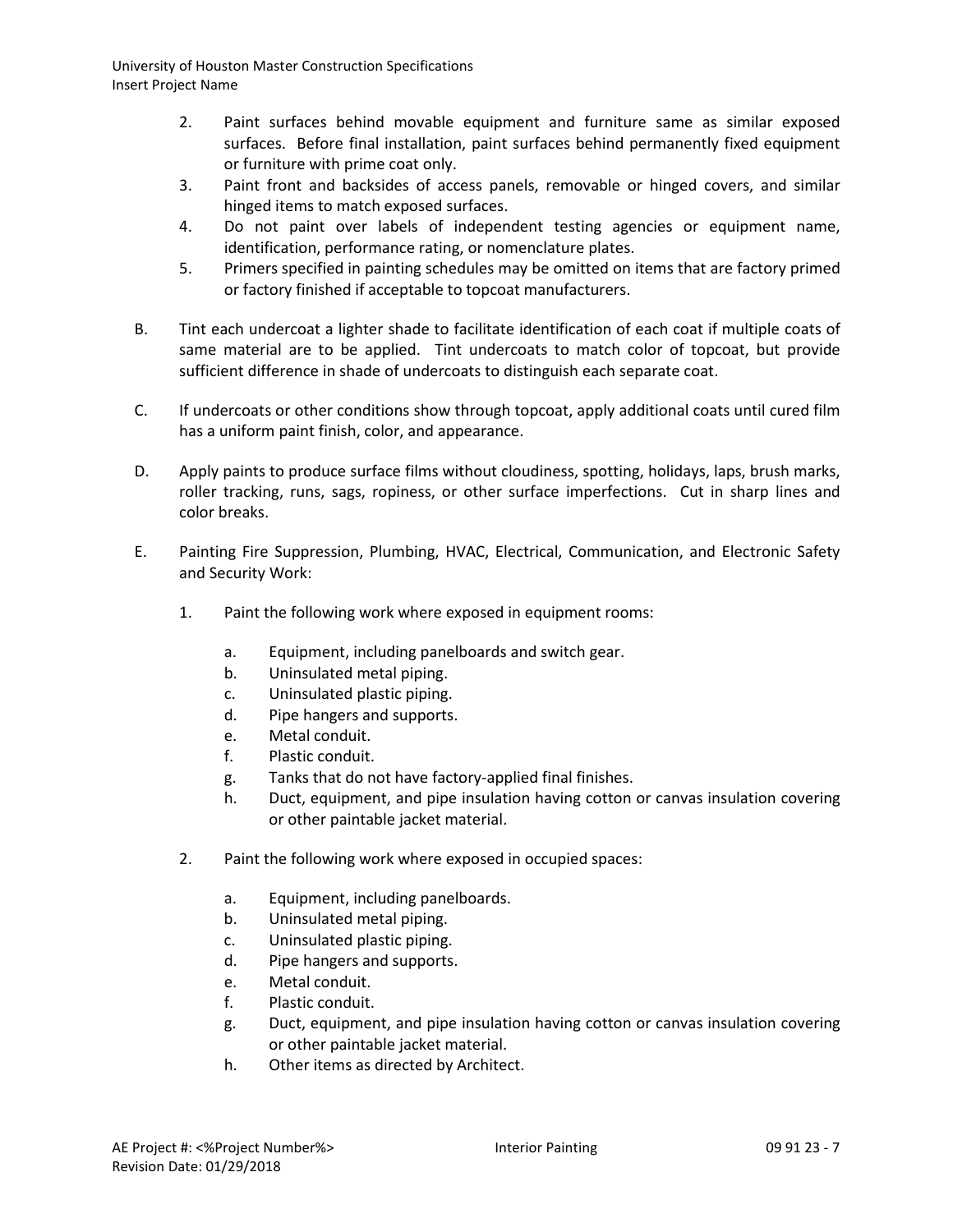> 3. Paint portions of internal surfaces of metal ducts, without liner, behind air inlets and outlets that are visible from occupied spaces.

# 3.4 FIELD QUALITY CONTROL

- A. Dry Film Thickness Testing: Owner may engage the services of a qualified testing and inspecting agency to inspect and test paint for dry film thickness.
	- 1. Contractor shall touch up and restore painted surfaces damaged by testing.
	- 2. If test results show that dry film thickness of applied paint does not comply with paint manufacturer's written recommendations, Contractor shall pay for testing and apply additional coats as needed to provide dry film thickness that complies with paint manufacturer's written recommendations.

# 3.5 CLEANING AND PROTECTION

- A. At end of each workday, remove rubbish, empty cans, rags, and other discarded materials from Project site.
- B. After completing paint application, clean spattered surfaces. Remove spattered paints by washing, scraping, or other methods. Do not scratch or damage adjacent finished surfaces.
- C. Protect work of other trades against damage from paint application. Correct damage to work of other trades by cleaning, repairing, replacing, and refinishing, as approved by Architect, and leave in an undamaged condition.
- D. At completion of construction activities of other trades, touch up and restore damaged or defaced painted surfaces.

# 3.6 INTERIOR PAINTING SCHEDULE

- A. Concrete Substrates, Non-traffic Surfaces:
	- 1. Latex System:
		- a. Prime Coat: Primer sealer, latex, interior, MPI #50.
		- b. Intermediate Coat: Latex, interior, matching topcoat.
		- c. Topcoat: Latex, interior, semi-gloss, (Gloss Level 5), MPI #54.
	- 2. Institutional Low-Odor/VOC Latex System:
		- a. Prime Coat: Primer sealer, interior, institutional low odor/VOC, MPI #149.
		- b. Intermediate Coat: Latex, interior, institutional low odor/VOC, matching topcoat.
		- c. Topcoat: Latex, interior, institutional low odor/VOC, semi-gloss (Gloss Level 5), MPI #147.
	- 3. High-Performance Architectural Latex System: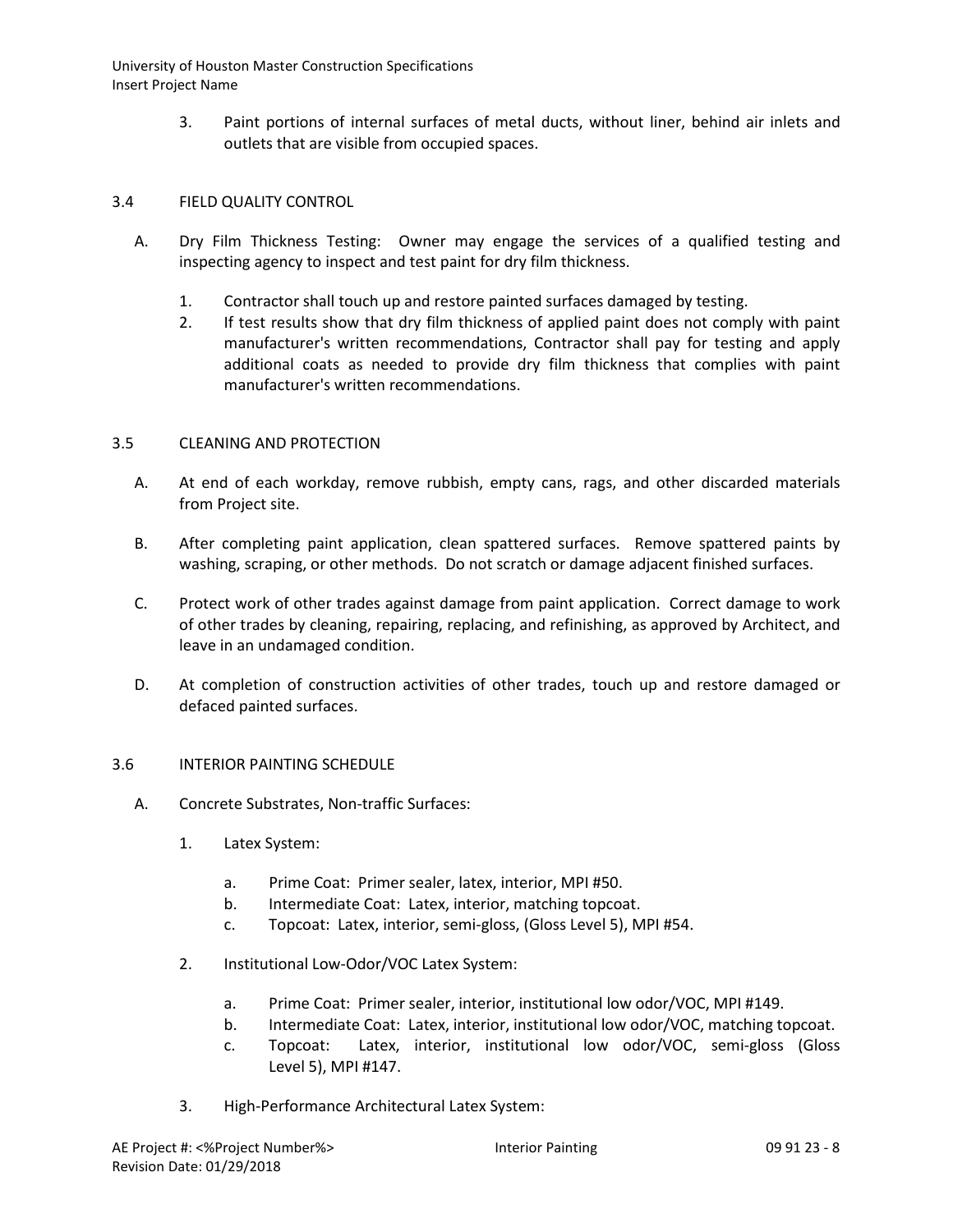- a. Prime Coat: Primer, alkali resistant, water based, MPI #3.
- b. Intermediate Coat: Latex, interior, high performance architectural, matching topcoat.
- c. Topcoat: Latex, interior, high performance architectural, semi-gloss (Gloss Level 5), MPI #141.
- B. Concrete Substrates, Traffic Surfaces:
	- 1. Concrete Stain System:
		- a. First Coat: Stain, interior, for concrete floors, MPI #58.
		- b. Topcoat: Stain, interior, for concrete floors, MPI #58.
	- 2. Water-Based Clear Sealer System:
		- a. First Coat: Sealer, water based, for concrete floors, MPI #99.
		- b. Topcoat: Sealer, water based, for concrete floors, MPI #99.
- C. CMU Substrates:
	- 1. Institutional Low-Odor/VOC Latex System:
		- a. Block Filler: Block filler, latex, interior/exterior, MPI #4.
		- b. Intermediate Coat: Latex, interior, institutional low odor/VOC, matching topcoat.
		- c. Topcoat: Latex, interior, institutional low odor/VOC, semi-gloss (Gloss Level 5), MPI #147.
- D. Steel Substrates:
	- 1. Latex over Alkyd Primer System:
		- a. Prime Coat: Shop primer specified in Section 05 12 00 "Structural Steel Framing" where substrate is specified.
		- b. Intermediate Coat: Latex, interior, matching topcoat.
		- c. Topcoat: Latex, interior, semi-gloss, (Gloss Level 5), MPI #54.
	- 2. Institutional Low-Odor/VOC Latex System:
		- a. Prime Coat: Primer, rust-inhibitive, water based MPI #107.
		- b. Intermediate Coat: Latex, interior, institutional low odor/VOC, matching topcoat.
		- c. Topcoat: Latex, interior, institutional low odor/VOC, semi-gloss (Gloss Level 5), MPI #147.
	- 3. High-Performance Architectural Latex System:
		- a. Prime Coat: Shop primer specified in Section 05 12 00 "Structural Steel Framing" where substrate is specified.
		- b. Intermediate Coat: Latex, interior, high performance architectural, matching topcoat.
		- c. Topcoat: Latex, interior, high performance architectural, semi-gloss (Gloss Level 5), MPI #141.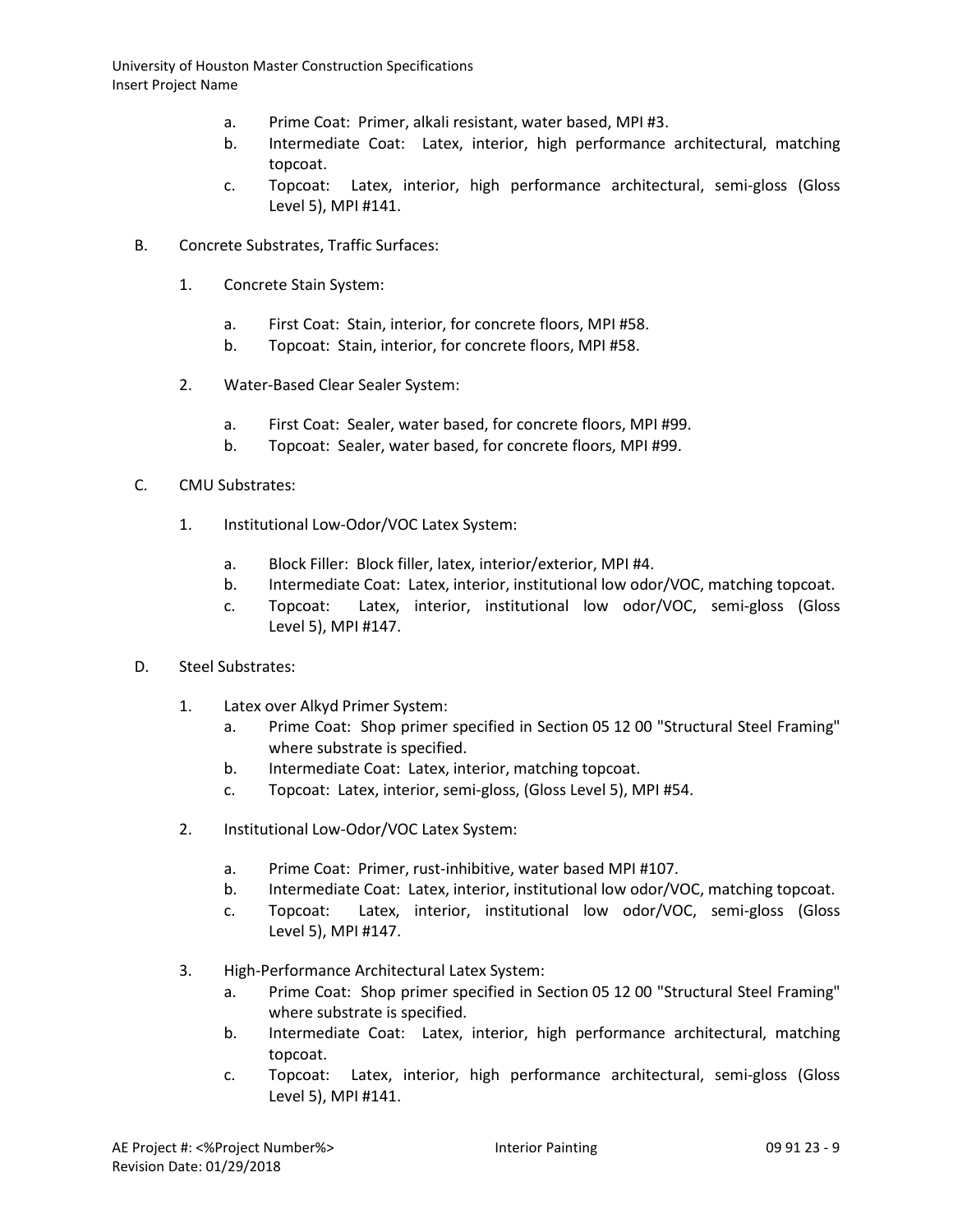- E. Galvanized-Metal Substrates:
	- 1. Latex over Waterborne Primer System:
		- a. Prime Coat: Primer, galvanized, water based, MPI #134.
		- b. Intermediate Coat: Latex, interior, matching topcoat.
		- c. Topcoat: Latex, interior, semi-gloss, (Gloss Level 5), MPI #54.
	- 2. Institutional Low-Odor/VOC Latex System:
		- a. Prime Coat: Primer, galvanized, water based, MPI #134.
		- b. Intermediate Coat: Latex, interior, institutional low odor/VOC, matching topcoat.
		- c. Topcoat: Latex, interior, institutional low odor/VOC, semi-gloss (Gloss Level 5), MPI #147.
	- 3. High-Performance Architectural Latex System:
		- a. Prime Coat: Primer, galvanized, water based, MPI #134.
		- b. Intermediate Coat: Latex, interior, high performance architectural, matching topcoat.
		- c. Topcoat: Latex, interior, high performance architectural, semi-gloss (Gloss Level 5), MPI #141.
- F. Wood Substrates: Including wood trim doors wood-based panel products .
	- 1. Latex System:
		- a. Prime Coat: Primer, latex, for interior wood, MPI #39.
		- b. Intermediate Coat: Latex, interior, matching topcoat.
		- c. Topcoat: Latex, interior, semi-gloss, (Gloss Level 5), MPI #54.
	- 2. Institutional Low-Odor/VOC Latex System:
		- a. Prime Coat: Primer, latex, for interior wood, MPI #39.
		- b. Intermediate Coat: Latex, interior, institutional low odor/VOC, matching topcoat.
		- c. Topcoat: Latex, interior, institutional low odor/VOC, semi-gloss (Gloss Level 5), MPI #147.
	- 3. High-Performance Architectural Latex System:
		- a. Prime Coat: Primer, latex, for interior wood[**, MPI #39**].
		- b. Intermediate Coat: Latex, interior, high performance architectural, matching topcoat.
		- c. Topcoat: Latex, interior, high performance architectural, semi-gloss (Gloss Level 5), MPI #141.
- G. Gypsum Board or Plaster Substrates:
	- 1. Latex System: